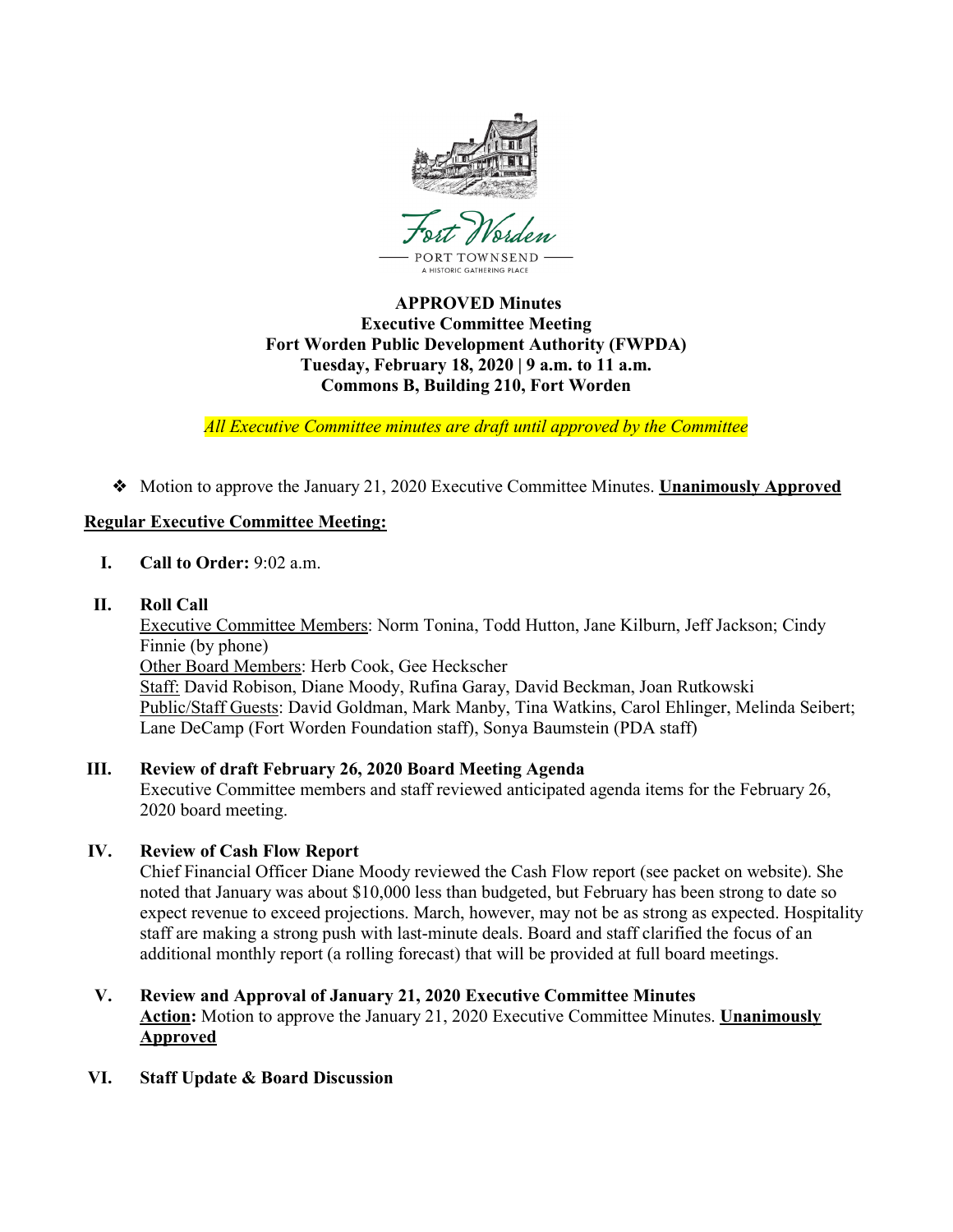### ● **2020 Draft Budget**

Moody reported that following the draft budget presentation to the board in January, finance staff have used the board's direction and questions to guide a closer look at areas for more expense savings and revenue generation. Staff also have been working with Board Co-Chair Norm Tonina and Treasurer Jeff Jackson to find opportunities for alterations, she said. Jackson noted that the base budget work was strong and said subsequent work took a tactical approach in which several "what if" scenarios were explored. It was noted that the primary challenge is covering facilities maintenance needs, such as the current need to spend \$40,000 to \$50,000 on a fire alarm system by March so that the City doesn't close down building 204. Moody said minor repairs will remain in the hospitality budget, and major maintenance items, such as boiler repairs, will be in a facilities maintenance budget. As projected, hospitality operations should then lead to a \$150,000 surplus that could be used towards major maintenance projects, Moody said. Board members and staff talked about the challenge to fund maintenance needs. Some strategies include creating a building reserve fund and other fundraising. Executive Director Dave Robison said he also is talking with other public entities about their contributing towards expenses that reflect shared uses or interests. For example, approximately 1.5 million people visit Fort Worden each year, most of which go down to the beach area managed by State Parks, but the PDA pays for the maintenance of the roadways in the campus area leading to the beach. Board and staff also talked about the challenge of replacing kitchen equipment and furniture. Moody said a three-year pro forma is being created to help build a roadmap for sustainable operations.

### **Construction Projects Update**

Capital Projects Director David Beckman provided an update on Washington State Parks (WSP) capital projects and PDA capital and maintenance projects. The WSP projects include the replacement of the slate roof for building 201, which is used by the Coast Artillery Museum. As for Glamping, Beckman said the project is on schedule but he continues to communicate with WSP staff about the impact of their nearby water and sewer work on the opening date. Board members and staff also talked about upcoming work to address fire code requirements. Jackson noted that the PDA is addressing deficiencies that were in place before the PDA began and this is increasing operational expenses beyond what was anticipated.

#### ● **Leasing Update**

Chief Strategy Officer Rufina Garay said work with the partner lease negotiation committee continues, and the focus includes reviewing the updated appraisal report and analysis used to establish market rates. Garay also provided an overview of the effort to finalize a lease with KPTZ, which includes establishing expectations for the maintenance of common areas in Makers Square and the campus.

### **VII. 2016-2017 Audit Report**

Staff from the Office of the Washington State Auditor provided a report on their audit of the PDA's accountability measures and financial statements for 2016 and 2017. Program Manager Carol Ehlinger, Assistant Audit Manager Melinda Seibert, and Assistant Director of Local Audit Tina Watkins presented the findings and recommendations (see board packet on website). The audit team reported that in the areas selected for the accountability audit, the PDA "complied, in all material respects, with applicable state laws, regulations, and its own policies, and provided adequate controls over the safeguarding of public resources." Regarding the audit of 2016 and 2017 financial statements, the auditors concluded that the PDA's "internal controls over financial statement preparation were inadequate to ensure accurate and complete reporting." The PDA has provided a